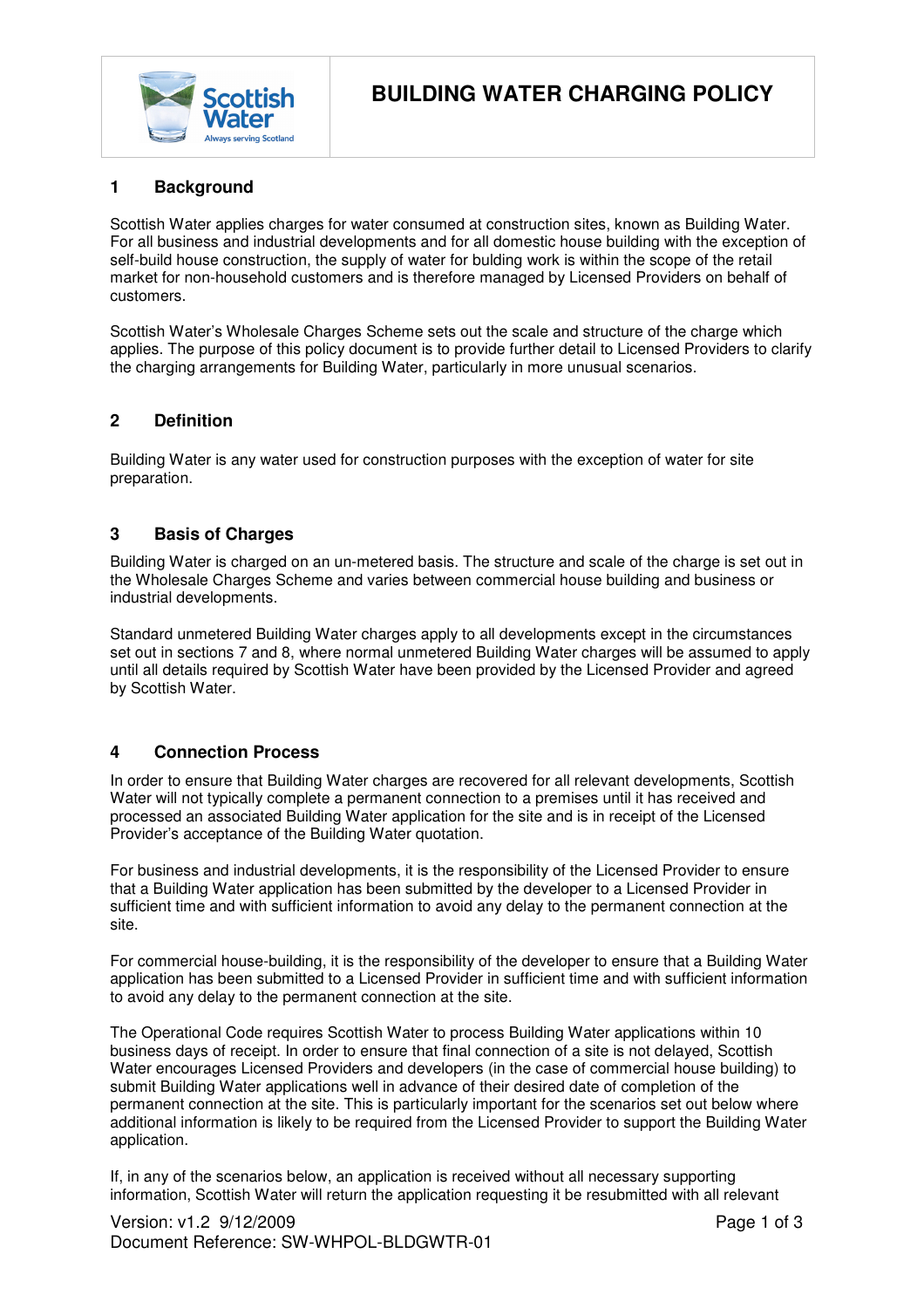

details. However, if desired by the Licensed Provider to avoid delays to a permanent connection, Scottish Water will issue a standard Building Water quote for acceptance by the Licensed Provider. The remaining information can be submitted subsequently by the Licensed Provider at which point a revised quote (or, if a bill has already been issued, a credit note) will then be processed.

# **5 Water for Site Preparation**

Water supplies to a site which is being prepared for development (for example, grouting) will be metered. Standard Volumetric and Fixed charges for water apply. All other water for building water will be charged on an un-metered basis.

## **6 Use of Ready Mix Concrete on Business and Industrial Developments**

For business and industrial developments only, Building Water charges are based on a percentage of the contract value of the development. The cost of any ready mix concrete used in the development is deducted from the contract value to reflect the resulting reduction in water consumed at the construction site.

## **7 Dry-Build Construction Sites**

It is Scottish Water's experience that water is always used in construction projects. Unless a Licensed Provider can provide evidence of how all construction processes typically requiring a supply of water have been managed in the absence of water, normal Building Water charges will always apply. If a Licensed Provider believes that a construction project will not require the use of any water supply, Scottish Water would require details from the quantity surveying stages of the project to demonstrate how this would be achieved. In these circumstances Scottish Water should be engaged at the outset of a project to agree the type of information that would be required to demonstrate this and to avoid subsequent delays to final connection. Regular site visits by Scottish Water are likely to be required to support any such arrangement. Until all details requested by Scottish Water have been provided by the Licensed Provider, normal Building Water charges will be assumed to apply.

### **8 Use of Alternative Sources of Water**

It is Scottish Water's experience that mains water is typically used in construction projects. Unless a Licensed Provider demonstrates that an alternative source of water has been solely used to support the project, normal Building Water charges will always apply. In order for Building Water charges to be waived, the following details would be required from the Licensed Provider:

- Details of the alternative water supply
- In the case of a private water supply, meter readings demonstrating the volume of water used to support the project
- In the case of water from a natural source, an appropriate SEPA licence and building control permission
- In the case of tankered supplies, invoices showing the amount of water supplied to support the project

Regular site visits by Scottish Water are likely to be required to verify that no mains supply is being used. In these circumstances Scottish Water should be engaged at the outset of a project to agree the type of information that will be required to demonstrate that no mains water is being consumed. Until